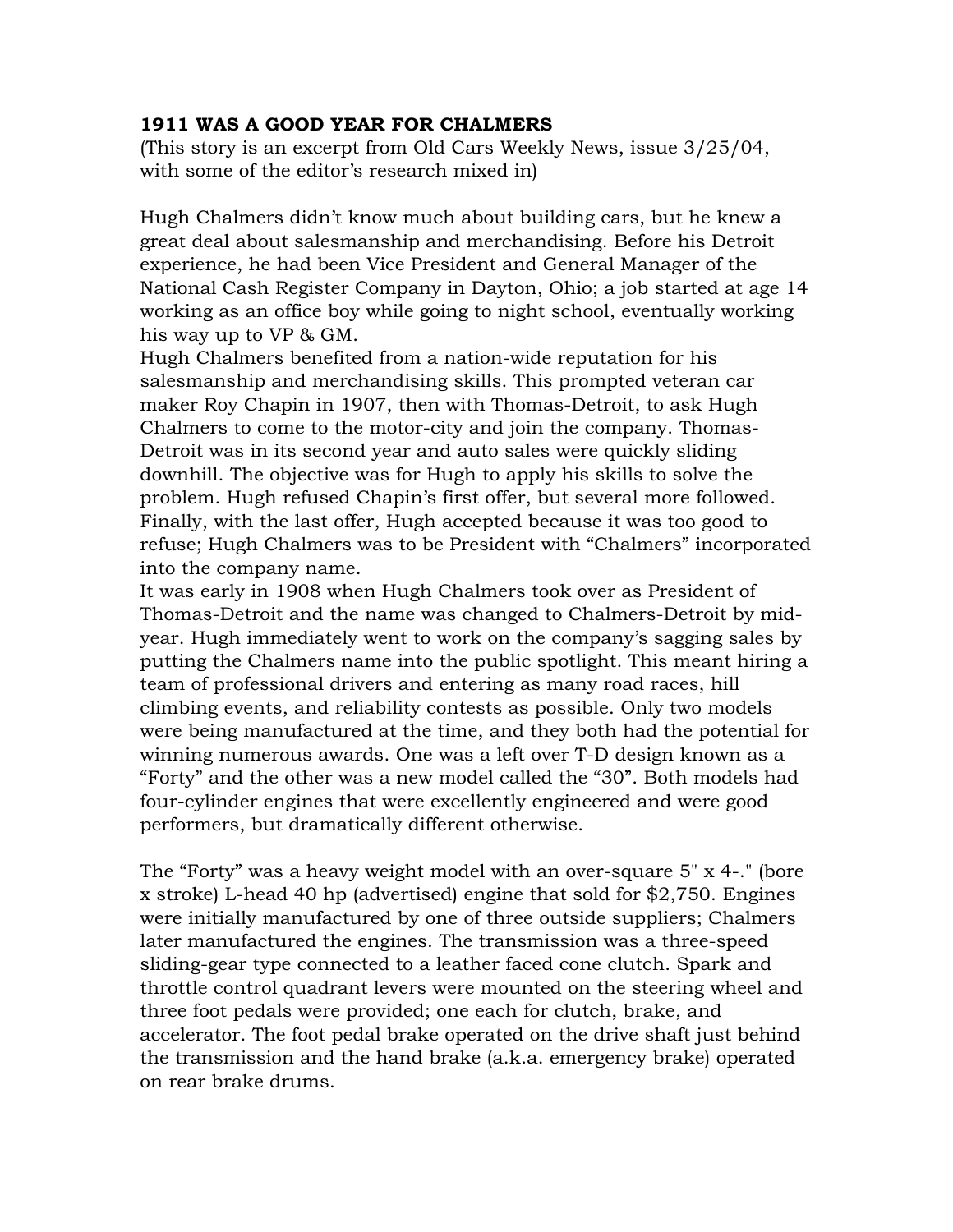On the other hand, the "30" was a new Howard Coffin light-weight design that had an F-head 30 hp (advertised) engine with bore x stroke of 4" x 4- ." selling for only \$1,500. Early-production engines were actually leftover stock from Thomas-Detroit and later, engines were built by Chalmers. Two significant characteristics of the "30" series were the unit engine/transmission design and the single clutch/brake pedal. The unit engine/transmission design consisted of a single 4-cylinder block casting (called "cast en bloc") with a two main bearing crankshaft and integral clutch and transmission case attached to the engine. Theoretically, this results in a short, stiff crankshaft that provides high reliability under hard running conditions. The single clutch/brake pedal combined the clutch and brake function into a single pedal. When depressed halfway, this pedal releases the clutch; then beyond that point it starts to provide braking action.

The Chalmers quickly found glory in award ceremonies. In two years of competition, they racked up 89 first place wins, thirty two second place trophies, and 21 third place victories. The most prestigious wins being the famed Vanderbilt Cup in 1909 and the coveted Glidden Trophy in 1910. But Hugh Chalmers did not stop there; early in 1910, he announced that the two baseball players who earned the highest batting average (HBA) by seasons' end, one from each league, would be presented new Chalmers automobiles during the World Series play-off. It was called the Chalmers Award by the press and newspapers across the country began to feature stories and news releases, season long, on the standings on this award. The Chalmers Award a hugely successful advertising scheme that required only a few thousand dollars investment for a return of more Chalmers publicity than could have been bought! By 1911, the Chalmers factory was one of the most modern and comprehensive automobile manufacturing plants of the time. Located on the East side of Detroit, it had ready access to both railroad and Detroit River/Great Lakes ship transportation. One of the things that made the Chalmers plant so advanced was the self-sufficient approach to building automobiles. For example, raw pig iron was shipped in and processed by the on-site foundry and machine shop to become complete engines, transmissions, and axles as needed for the finished car. Even the nuts, bolts, and screw fasteners required to complete an automobile were made on-site. Many of the competing automobile manufacturers bought these items from outside suppliers and simply "assembled" their cars. Chalmers did buy parts from some outside suppliers on a limited basis (i.e. sparkplugs & tires), but the under lying philosophy was to perform as many manufacturing processes as possible in-house.